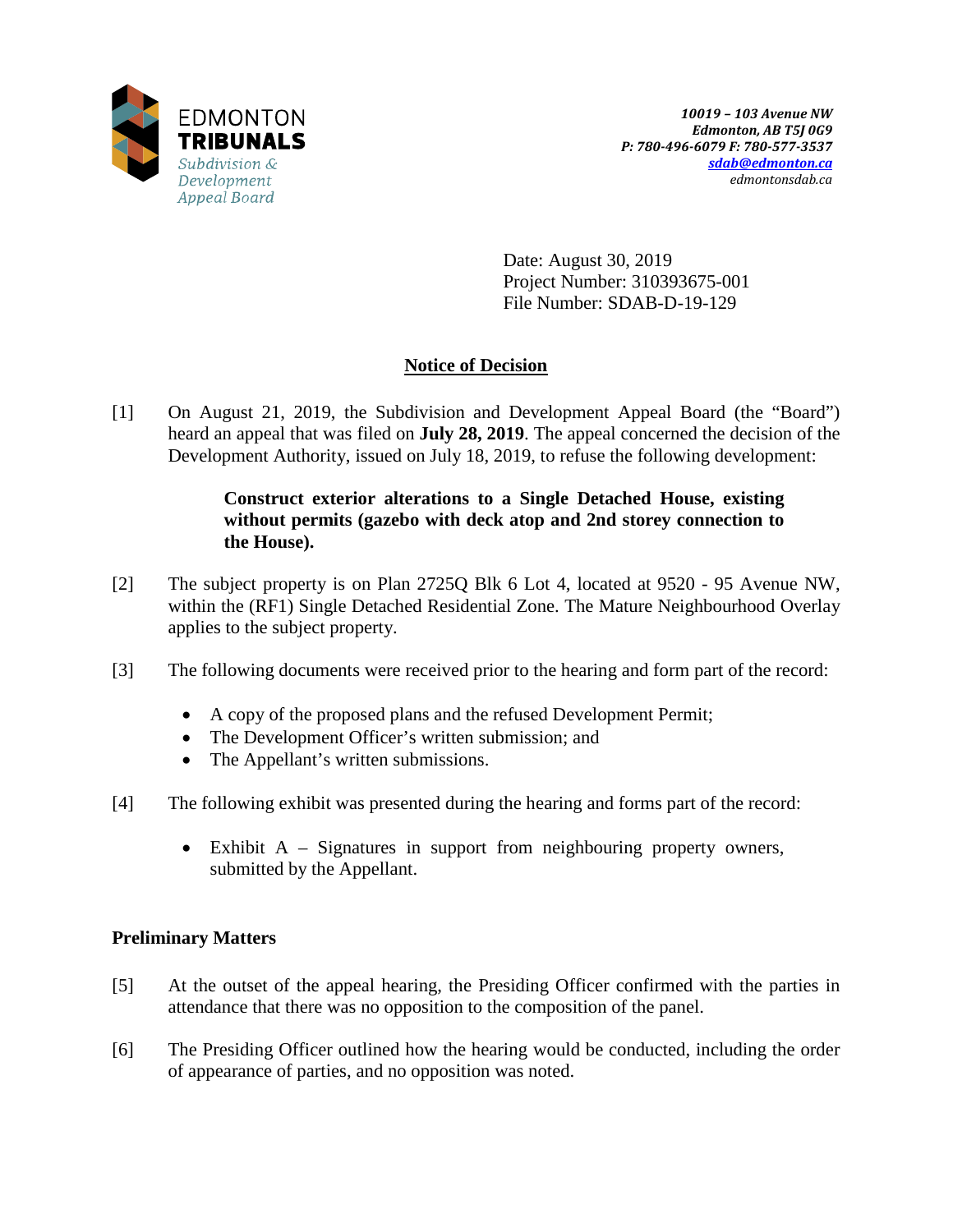[7] The appeal was filed on time, in accordance with section 686 of the *Municipal Government Act*, RSA 2000, c M-26.

#### **Summary of Hearing**

- *i) Position of the Appellant, Mr. L. Liew, representing ID Home Design Ltd., who was accompanied by Mr. Q. Liew, the property owner*
- [8] The east adjacent neighbour extended their deck which now looks directly into the washroom of the subject site.
- [9] They are willing to install a privacy screen to address the privacy variance.
- [10] Mr. L. Liew provided the following information in response to questions by the Board:
	- a. He has support from all of the neighbouring property owners for the gazebo except the east adjacent neighbour.
	- b. He outlined on the City of Edmonton Slim Map which properties are in support of the proposed development and provided copies of the signatures to the Board, marked *Exhibit A*.
	- c. Mr. Q. Liew purchased the property with the gazebo existing as it is.
	- d. The gazebo is used for storage in the summer and the winter.
	- e. The gazebo was connected to the house in 2015.
	- f. The connection was built to access the gazebo from the bedroom.
	- *ii) Position of Mr. C. and Mrs. C. Taylor, affected property owners in opposition of the Appellant*
- [11] The gazebo existed on the subject site when they purchased the property in 2005.
- [12] Although the Appellant consulted the neighbours, the gazebo only impacts their property immediately east.
- [13] The retaining wall behind the gazebo is cracking and weathering which has caused water to drain into their property.
- [14] The retaining wall is starting to lean toward their front yard and there is a mature tree against the gazebo that is holding up the retaining wall. If the retaining wall collapses, the gazebo will fall into their yard.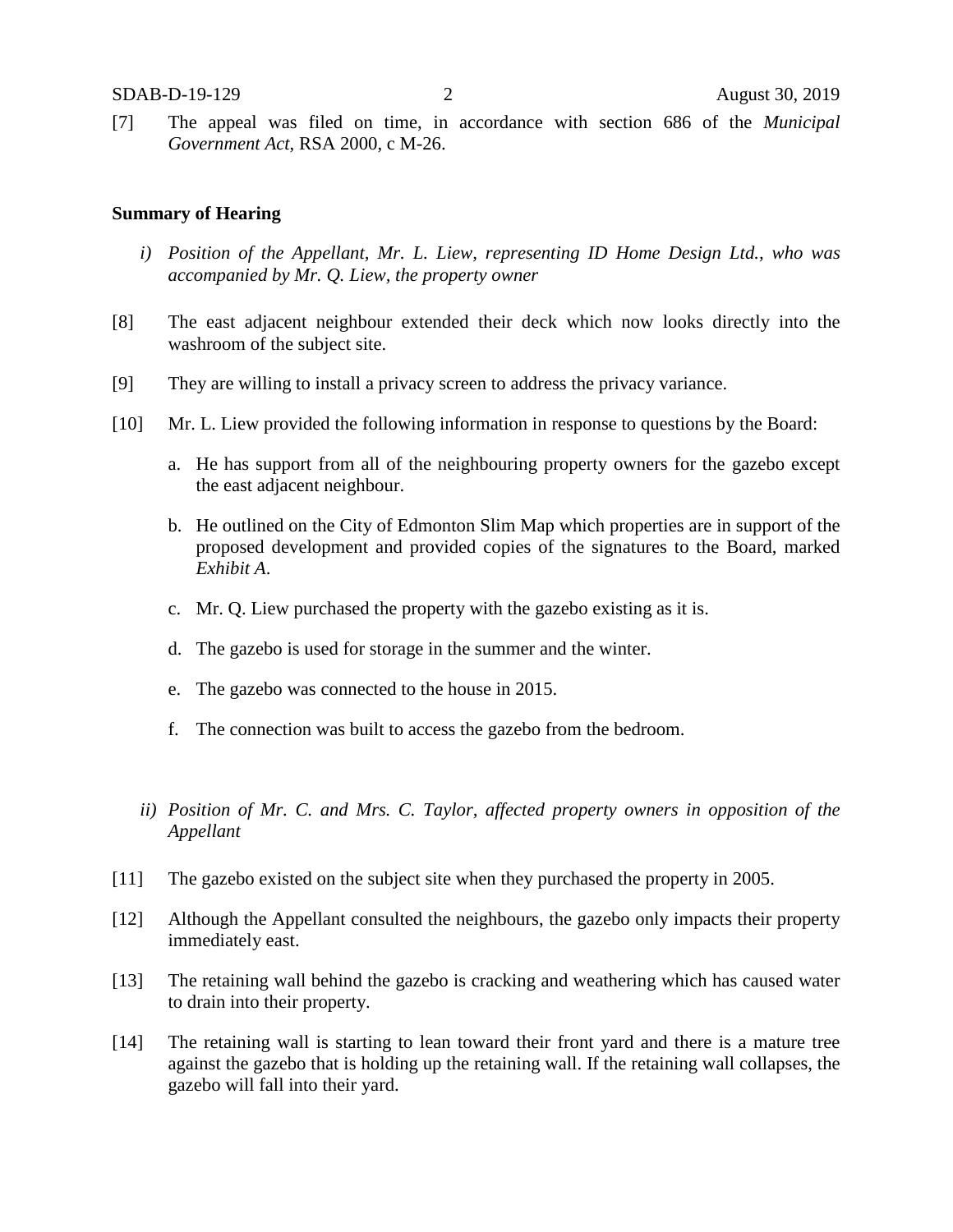- [15] The subject site and their property are unique as they both have a view of the river valley. In their opinion, if a privacy screen is required, it will impact the view of their property and the value of their property.
- [16] When they built their deck, their contractor provided the necessary documents when applying for a development permit. In their opinion, the Appellant should have to follow the regulations of the *Edmonton Zoning Bylaw*.
- [17] With respect to the setback variances, they indicated that the Appellant should follow the regulations of the *Edmonton Zoning Bylaw*.
- [18] It is their opinion that the retaining wall and gazebo should be removed and built properly.
- [19] When they were issued a development permit for their deck in 2017, there was no condition to install privacy screening.
- [20] Mr. and Mrs. Taylor provided the following information in response to questions by the Board:
	- a. The retaining wall is on the subject site and is leaning toward their property.
	- b. The grade of the subject site is approximately two to three feet higher than their property.
	- c. Mature trees on the subject site will need to be removed if the retaining wall is replaced.
	- d. They confirmed that there was always a balcony on their house before the current deck was extended which overlooks the property of the subject site.
	- e. In their opinion, the retaining wall should be removed and built properly.
	- *iii) Position of the Development Officer, Mr. A. Seltz*
- [21] The Development Authority did not appear at the hearing and the Board relied on Mr. Seltz's written submission.
	- *iv) Rebuttal of the Appellant, Mr. L. Liew*
- [22] Privacy Screening can be added to the gazebo if it is required.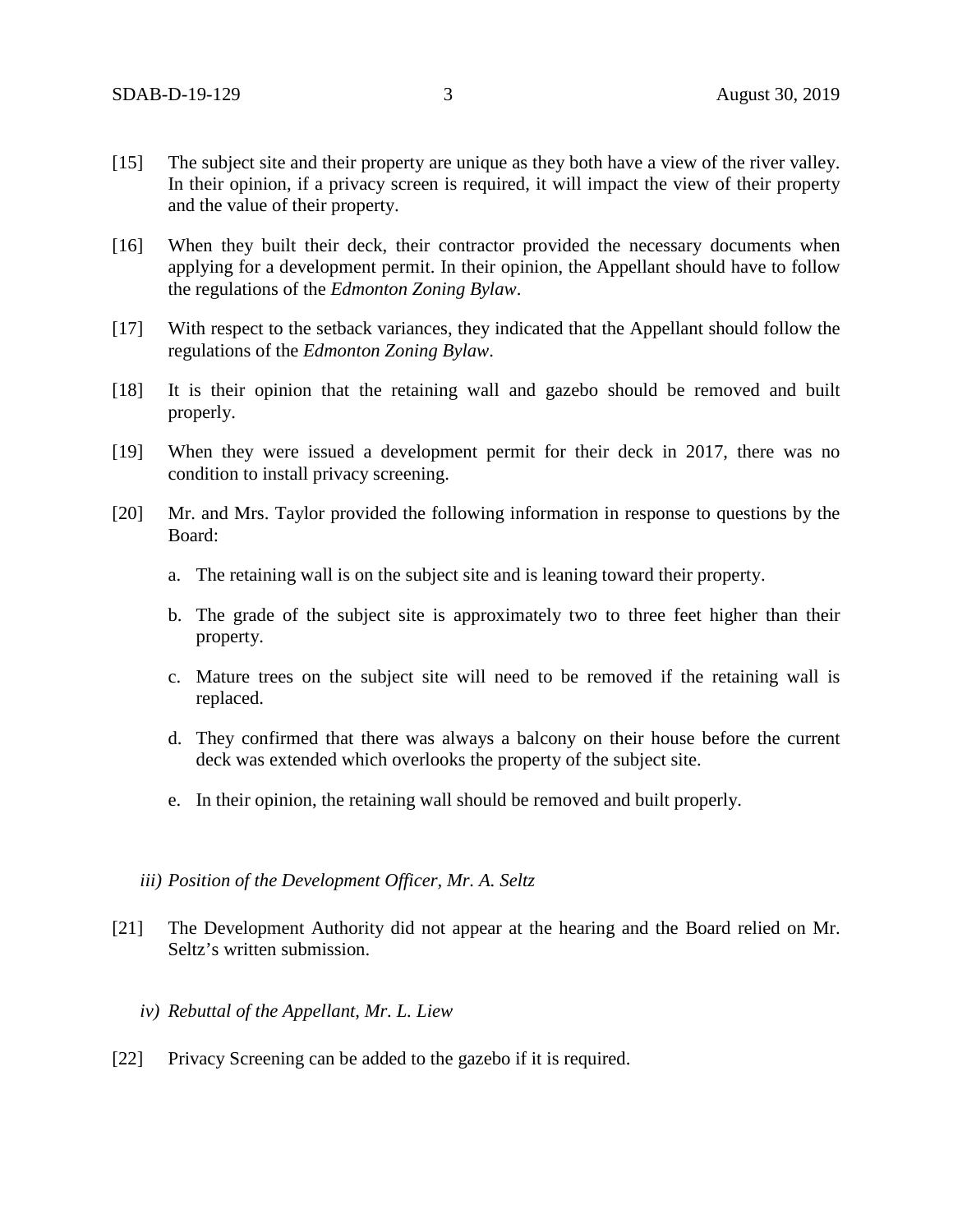SDAB-D-19-129 4 August 30, 2019

- [23] They did not have a concern when the east adjacent neighbours built their deck in 2017. In his opinion, there is a loss of privacy on the subject site from the adjacent deck.
- [24] The east adjacent deck is approximately the same height as the existing gazebo.

#### **Decision**

[25] The appeal is **DENIED** and the decision of the Development Authority is **CONFIRMED**. The development is **REFUSED**.

#### **Reasons for Decision**

- [26] The proposed development is an addition to a Permitted Use in the (RF1) Single Detached Residential Zone.
- [27] The existing structure is in contravention of the regulations of the *Edmonton Zoning Bylaw*, regarding the Rear Setback, Side Setback and Privacy Screening.
- [28] The Board finds that the proposed development will negatively impact the immediately adjacent property to the east for the following reasons:
	- a. By connecting the existing gazebo to the main structure of the house and adding a Platform Structure (deck) on top of the gazebo these unapproved changes have increased the intensity of the structure's use.
	- b. The gazebo was constructed as an Accessory Building and not an enclosed structure with a deck on top of the gazebo.
	- c. By adding the deck and connecting it to the House it has created an increased visual impact for the most directly affected neighbour to the east.
	- d. The Board was presented with information by the affected neighbour to the east that the gazebo was having an impact on drainage, the retaining wall, and grading. However, the Board was not provided with Real Property Reports and cannot conclude this development has an impact on these items. Further, these safety concerns are outside the Board's purview and are related to Building Safety Codes.
	- e. Notwithstanding, the Board received written support from neighbouring property owners within the 60-metre radius notification radius. It is important to note that the regulations of the Mature Neighbourhood Overlay requires notices to be sent to only the properties on each side of the subject site, one of which supported the development and the most affected property to the east did not. The Board finds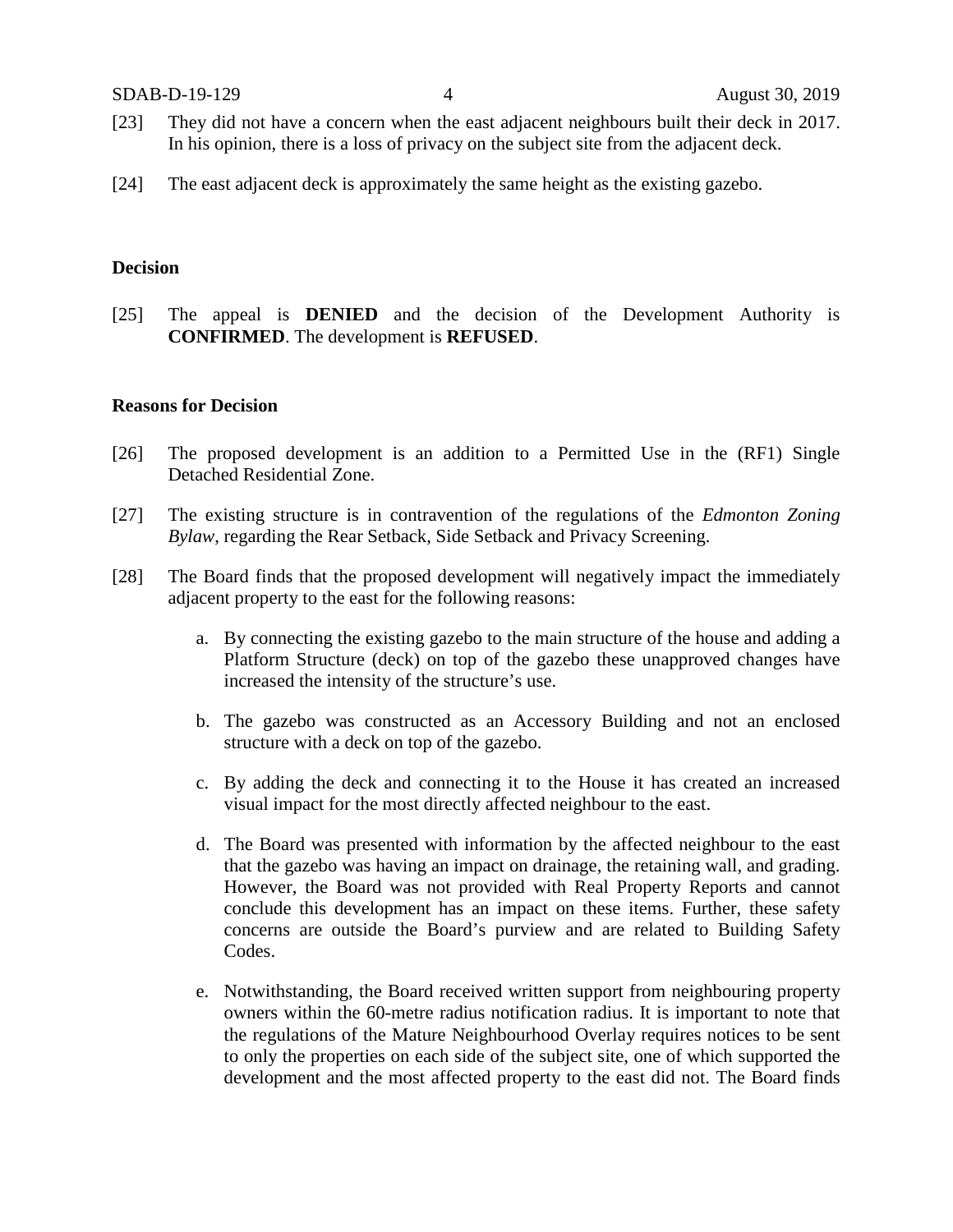that the neighbours in support are not affected by the proposed development in any way.

- [29] The Board notes that if the appeal was allowed and the structure to remain as it is, the development would have required privacy screening to be installed pursuant to the Mature Neighbourhood Overlay. The Board finds that installing privacy screening would have more of an impact on the adjacent property to the east if it was installed.
- [30] Based on the above, it is the opinion of the Board that the proposed development will materially interfere with or affect the use, enjoyment or value of neighbouring parcels of land.

Mr. V. Laberge, Presiding Officer Subdivision and Development Appeal Board

SDAB Board Members in Attendance: Ms. S. LaPerle; Mr. B. Gibson; Mr. R. Hobson, Mr. L. Pratt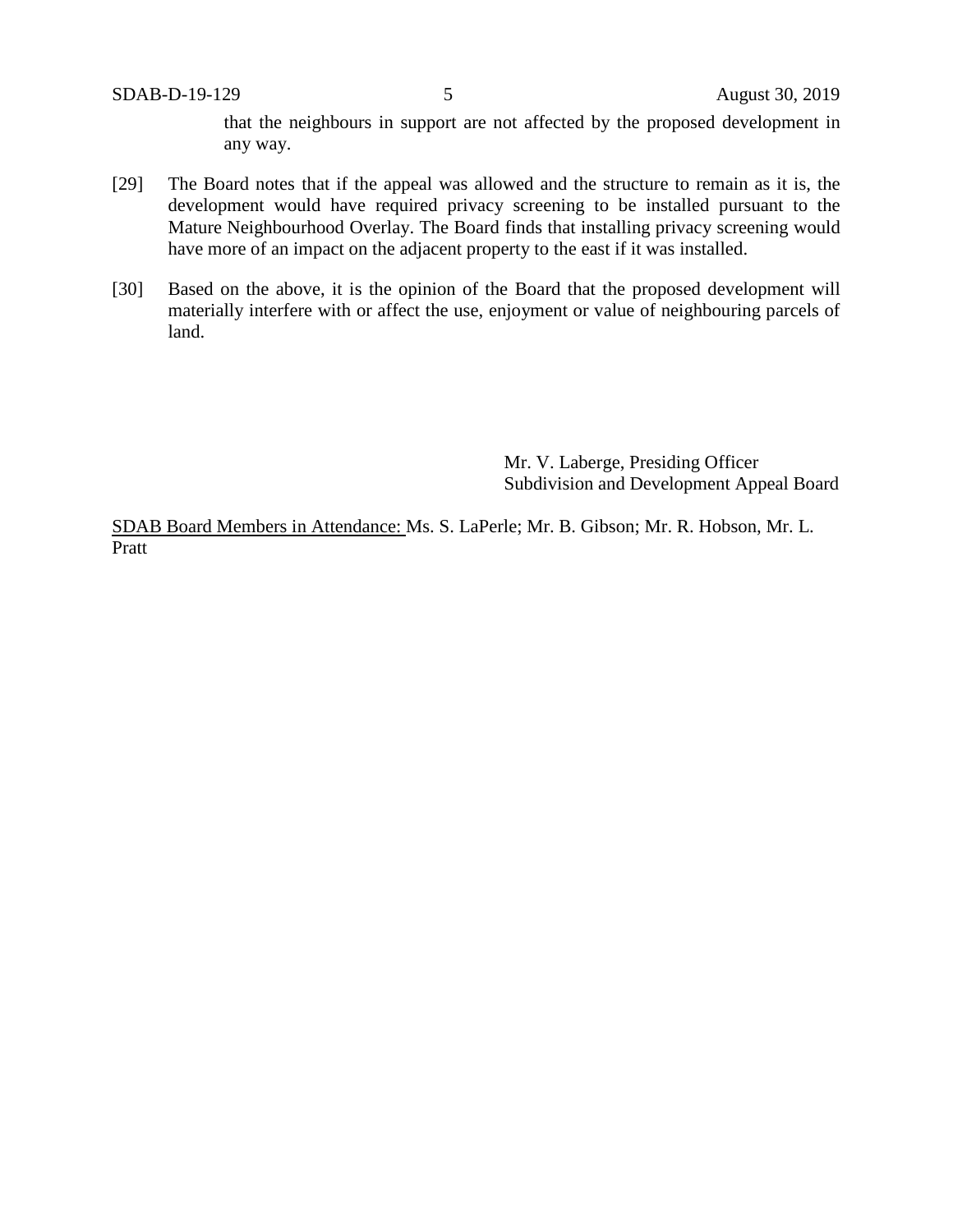### **Important Information for the Applicant/Appellant**

- 1. This decision may be appealed to the Alberta Court of Appeal on a question of law or jurisdiction under section 688 of the *Municipal Government Act*, RSA 2000, c M-26.
- 2. When a decision on a Development Permit application has been rendered by the Subdivision and Development Appeal Board, the enforcement of that decision is carried out by Development & Zoning Services, located on the 2nd Floor, Edmonton Tower, 10111 – 104 Avenue NW, Edmonton, AB T5J 0J4.

*NOTE: The City of Edmonton does not conduct independent environmental checks of land within the City. If you are concerned about the stability of this property for any purpose, you should conduct your own tests and reviews. The City of Edmonton, when issuing a development permit, makes no representations and offers no warranties as to the suitability of the property for any purpose or as to the presence or absence of any environmental contaminants on the property.*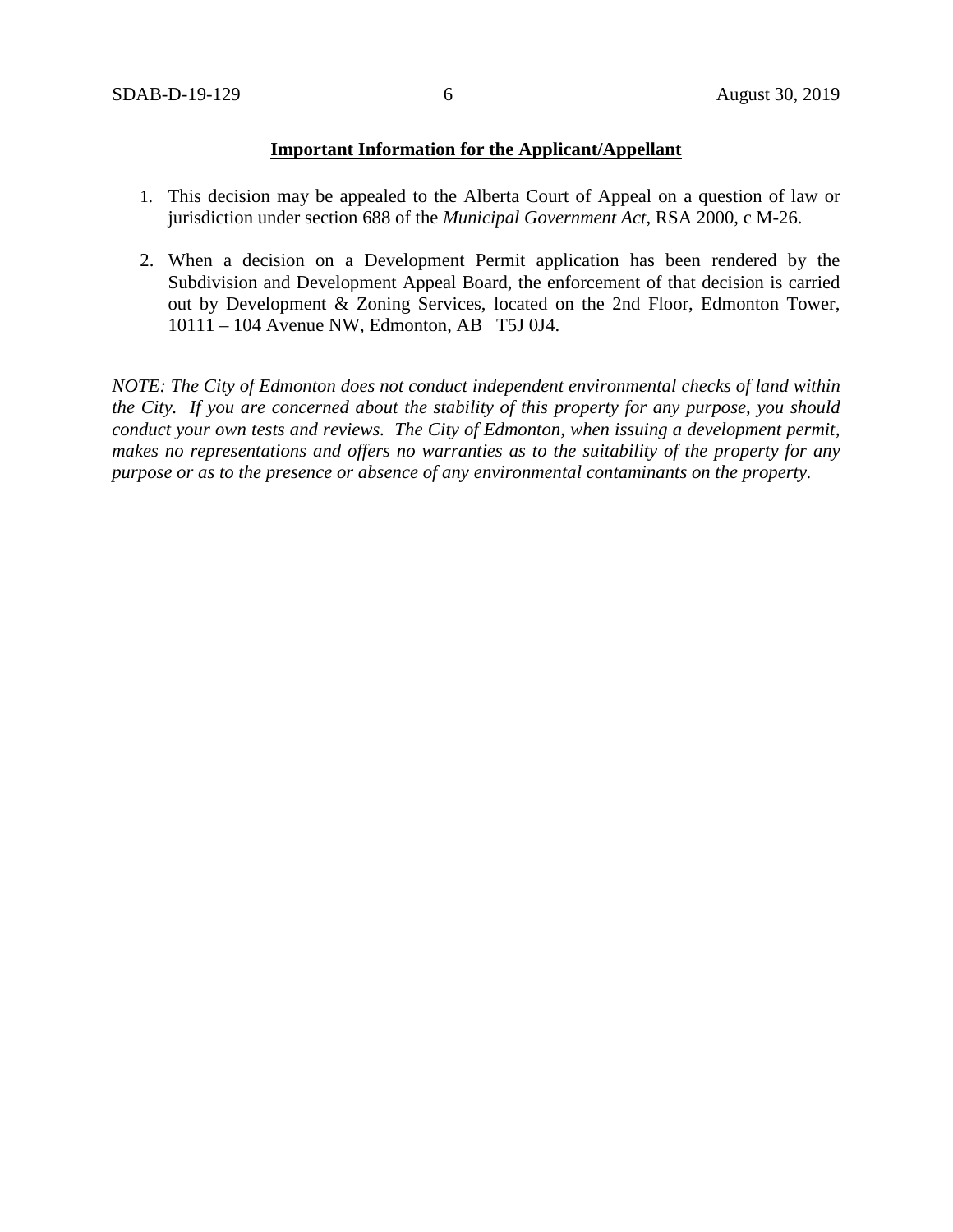

Date: August 30, 2019 Project Number: 312622832-002 File Number: SDAB-D-19-130

## **Notice of Decision**

[1] On August 21, 2019, the Subdivision and Development Appeal Board (the "Board") heard an appeal that was filed on **July 29, 2019**. The appeal concerned the decision of the Development Authority, issued on July 2, 2019, to approve the following development:

### **Leave as built an Accessory building (detached Garage, 9.23m x 6.79m).**

- [2] The subject property is on Plan 1275HW Blk 3 Lot 10, located at 11542 75 Avenue NW, within the (RF1) Single Detached Residential Zone. The Mature Neighbourhood Overlay and the McKernan / Belgravia Station Area Redevelopment Plan apply to the subject property.
- [3] The following documents were received prior to the hearing and form part of the record:
	- A copy of the Development Permit application with attachments, proposed plans, and the approved Development Permit;
	- The Development Officer's written submission; and
	- The Appellant's written submissions.

### **Preliminary Matters**

- [4] At the outset of the appeal hearing, the Presiding Officer confirmed with the parties in attendance that there was no opposition to the composition of the panel.
- [5] The Presiding Officer outlined how the hearing would be conducted, including the order of appearance of parties, and no opposition was noted.
- [6] The appeal was filed on time, in accordance with section 686 of the *Municipal Government Act*, RSA 2000, c M-26.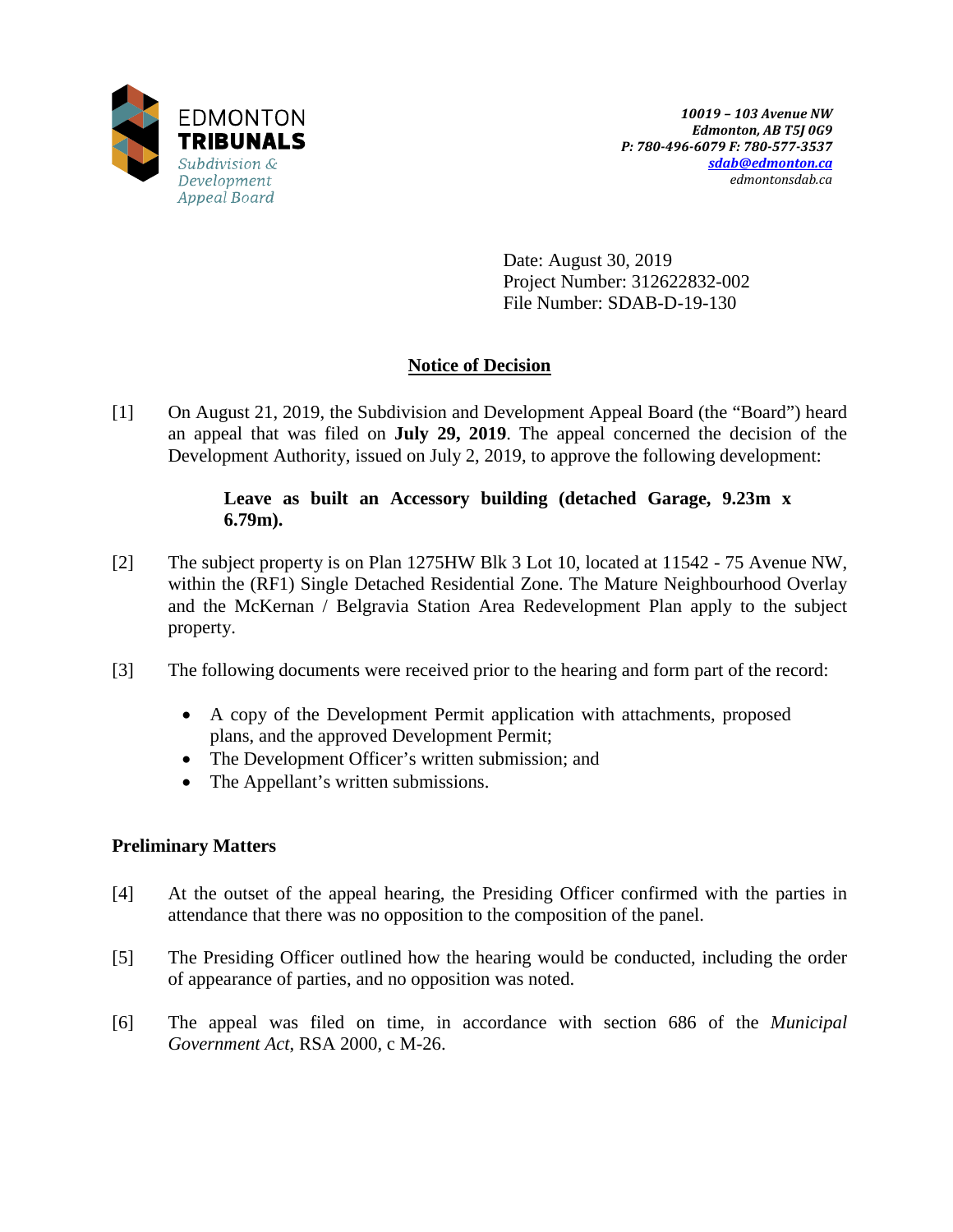#### **Summary of Hearing**

- *i) Position of the Appellant, Mr. M. Huculak, representing the Belgravia Community League*
- [7] Mr. Huculak is concerned about the conduct of the Applicant. Mr. Huckulak referred to his written submission and indicated that at a 2016 hearing for a development on the same site, the SDAB-D-15-268 decision read:
	- *"15. In Dallinga v Calgary (City), 1975 ALTA SCAD 13 (affirmed by the Court of Appeal this year in the Leave to Appeal decision, Dennis McGinn Holdings Ltd. V Brazeau (County), 2016 ABCA 3), the Alberta Court of Appeal recognizes that this Board has the discretion to take the conduct of the Appellant into consideration in making its decision."*
	- *"20. The Board approves the proposed development as shown in the approved plans with the same expectation that it applies in all cases, going forward the Appellant will comply with those approved plans during the remainder of construction of the house, and will not be returning to seek a further approval for another "leave as built permit" for any other variance for any element of the building which is not yet in fact built, including in particular overall Height."*
- [8] In his opinion, there is some authority for the Board to look at the conduct of the Respondent and the proposed development.
- [9] He has received emails with concerns from residents in the Belgravia neighbourhood regarding how the Respondent is proceeding with the development on the subject site.
- [10] There have been concerns with the Respondent's developments in the past. He referred to his written submission and point No. 7.a that reads:

*"The saga continues at 11542 75 avenue where Mr. Chen was observed by a neighbour...to be working out the foundational basis for a garage which looks to be another three car garage within the 400 m zone of the LRT with very little space left between the house he has been building on the lot. [The neighbour] measured the garage outline at 9.5m wide and 7.6m deep. [NOTE: Permit says 9.23m x 6.79m]"*

[11] Mr. Huculak received an email from a resident that read:

*"When I checked SLIM Maps to see what the building permit for an Accessory building specified, no permit is listed ... only Job No 157837120- 011: To construct exterior alterations to an existing Single Detached*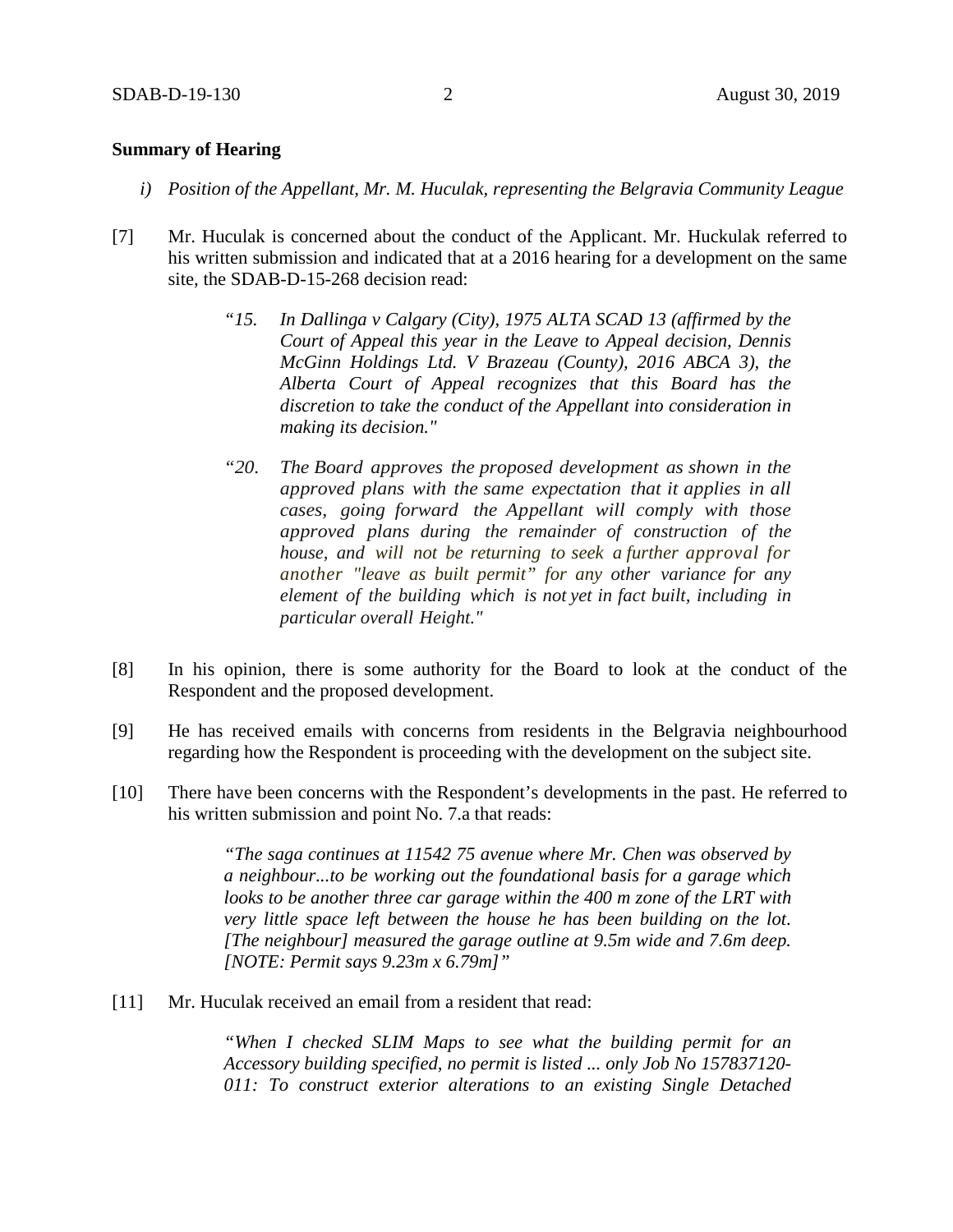*House (lowering the height of the second floor and the foundation); and, Job No 157837120-014 are listed."*

- [12] He stated that the Respondent was already proceeding with the development without a development permit. Residents were not aware that the Respondent had ever applied for a development permit. Neighbours were concerned that the development was not built correctly.
- [13] The Respondent has several properties in Belgravia and he is concerned that the houses he builds will be turned into rooming houses.
- [14] Mr. Huculak provided the following information in response to questions by the Board:
	- a. In his opinion, the variance required is affecting the use, enjoyment, and value of the neighbouring properties in Belgravia.
	- b. In his opinion, a variance of 0.07 metres will have an impact on the neighbourhood. He could not provide any feedback from residents on how a variance of 0.07 metres will impact the neighbourhood.
	- c. He reiterated that residents are concerned with the Respondent not following the regulations of the *Edmonton Zoning Bylaw*.
	- d. He believes there is a grassed boulevard with trees along the side flank of the subject site.
	- e. All of the neighbours he spoke to are within the 60-metre notification radius, except for one property owner that is outside the notification radius.
	- f. In his opinion, the use and enjoyment of the adjacent neighbours is a planning reason to appeal the proposed development.
	- g. He believes construction started before the development permit was approved.
	- *ii) Position of the Development Officer, Ms. F. Hetherington*
- [15] The Development Authority did not appear at the hearing and the Board relied on Ms. Hetherington's written submission.
	- *iii) Position of Mr. J. Murphy, Legal Counsel for the Respondent, Geodetic Surveys & Engineering Ltd.*
- [16] A development permit was approved for an Accessory Building which is a Permitted Use in the RF1 Single Detached Residential Zone.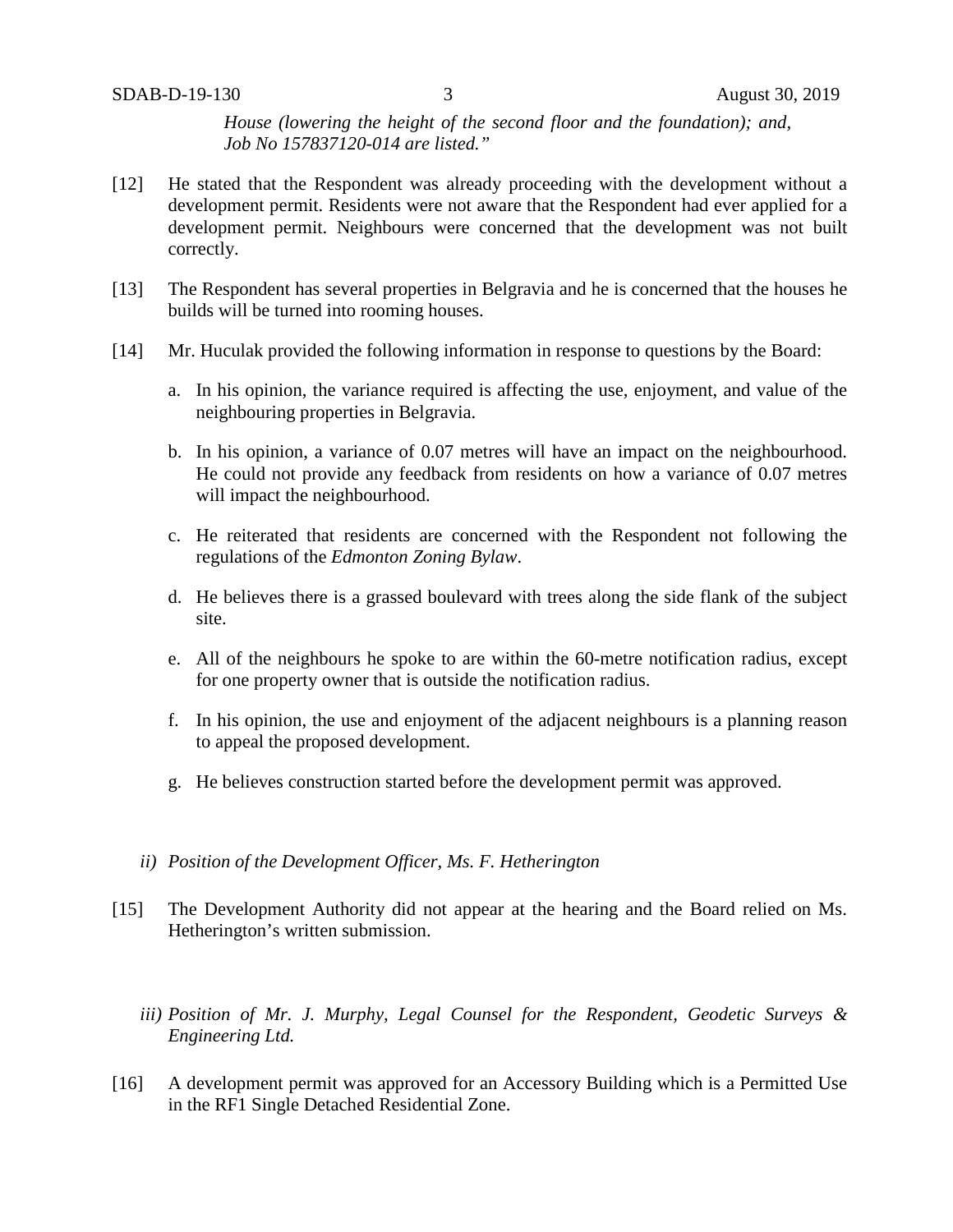- [17] The property is for sale and the property owner applied for a compliance certificate for a variance in the flanking side setback which faces 116 Street.
- [18] The north site width is 13.40 metres and the south site width is 13.41 metres, so the deficiency could be less than 2.76 inches.
- [19] The Development Officer determined that the variance would not have an impact on the use and enjoyment of neighbouring properties.
- [20] Mr. Murphy referenced the Alberta Court of Appeal decision, *Newcastle Centre GP Ltd v Edmonton (City)*, 2014 ABCA 295, where the Court found there is a test for a variance. The test related to the use and enjoyment, value, and the amenities of the neighbouring properties and not the feelings of individuals who may feel concerned about a development.
- [21] The subject appeal is filed on a sense of concern that is outside the test of the Board.
- [22] When looking at the subject garage from the street level, it is not visible that there is a deficiency as the 0.07-metre difference on the flanking side yard is imperceptible.
- [23] The Board must consider whether the variance required satisfies the test in section 687(3)(d) of the *Municipal Government Act*. The variance does not impact the neighbouring properties.
- [24] Mr. Murphy stated that some municipalities have a tolerance for a variance written into their Bylaw.
- [25] Mr. Murphy provided the following information in response to questions by the Board:
	- a. He confirmed there is a new five-foot high fence along the flanking side property line.
	- *v) Rebuttal of the Appellant, Mr. M. Huculak*
- [26] With regard for the test for a variance, he stated that their concern is that test for the use of the variance and that the context does matter. The variance is a change in the setback and is a concern as they are not building according to the approved plans.
- [27] The Development Officer did not contact the neighbouring property owners. Therefore, the Development Officer could not determine if there was an impact on neighbours when making her decision.
- [28] With regard to a tolerance for a variance, he stated that there is no tolerance in the *Edmonton Zoning Bylaw* and there is no reason there should be if the rules are followed.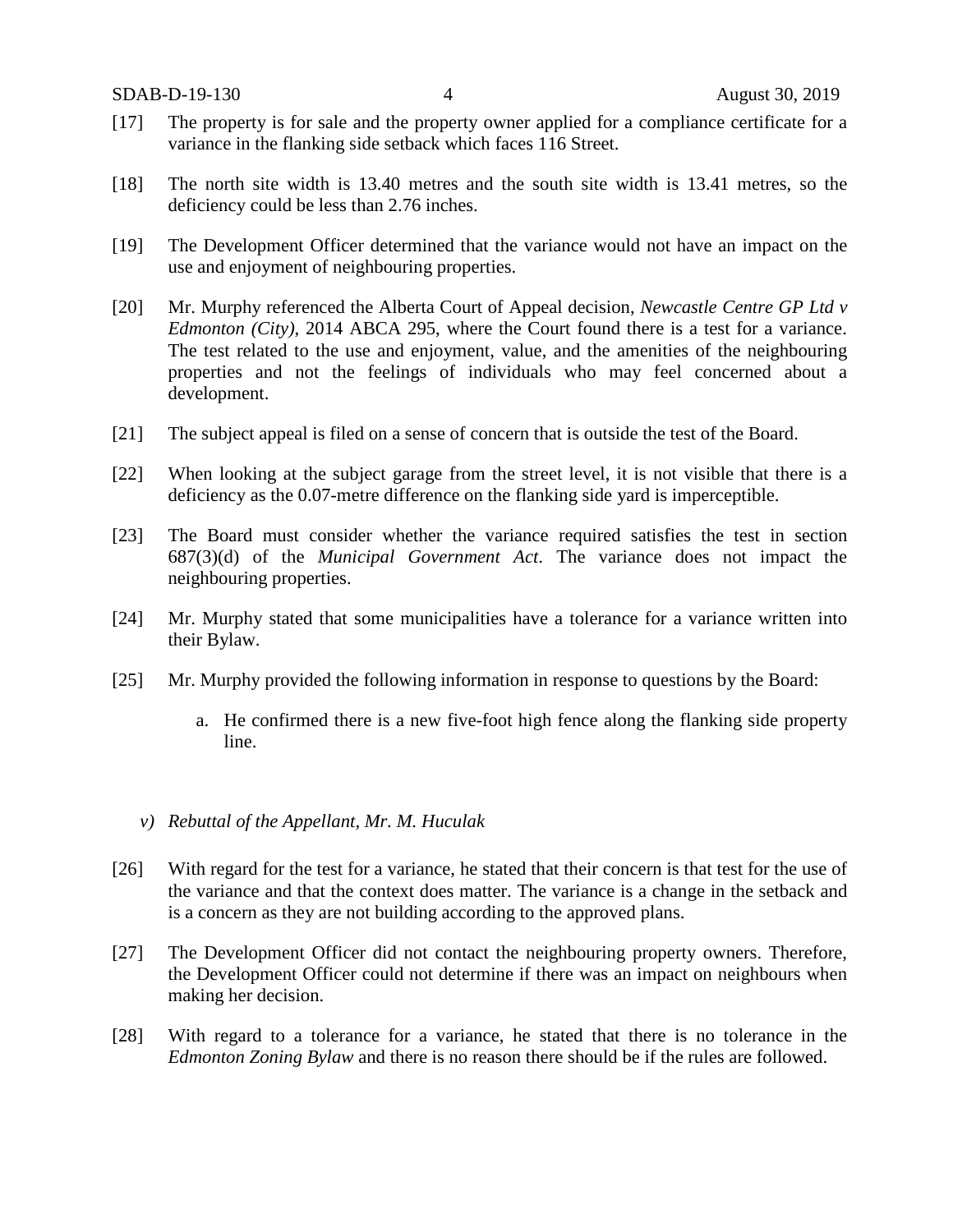### **Decision**

- [29] The appeal is **DENIED** and the decision of the Development Authority is **CONFIRMED**. The development is **GRANTED** as applied for to the Development Authority, subject to the following **CONDITIONS**:
	- 1. This Development Permit authorizes the development of a rear detached Garage (9.23m x 6.79m). The development shall be constructed in accordance with the stamped and approved drawings.
	- 2. The driveway access must maintain a minimum clearance of 1.5m from the service pedestal and all other surface utilities.
	- 3. An Accessory building or structure shall not exceed 4.3m in Height. (Reference Section 6.1 and 50.3(3)).
	- 4. Eave projections shall not exceed 0.46m into required Setbacks or Separations spaces less than 1.2m. (Reference Section 44.1(c) (ii))

#### ADVISEMENTS:

- 1. Unless otherwise stated, all above references to section numbers refer to the authority under the Edmonton Zoning Bylaw 12800.
- 2. A Building Permit is required for any construction or change in use of a building. Please contact the 311 Call Centre for further information.
- [30] In granting the development the following variance to the *Edmonton Zoning Bylaw* is allowed:
	- 1. The minimum required (west) flanking Side Setback of 2.68 metres per section 50.3(5)(c) is varied to permit a deficiency of 0.07 metres, thereby decreasing the minimum Side Setback to 2.61 metres.

#### **Reasons for Decision**

- [31] The proposed development is Accessory to a Permitted Use in the (RF1) Single Detached Residential Zone.
- [32] Section 687(3)(d) of the *Municipal Government Act* states:

In determining an appeal, the subdivision and development appeal board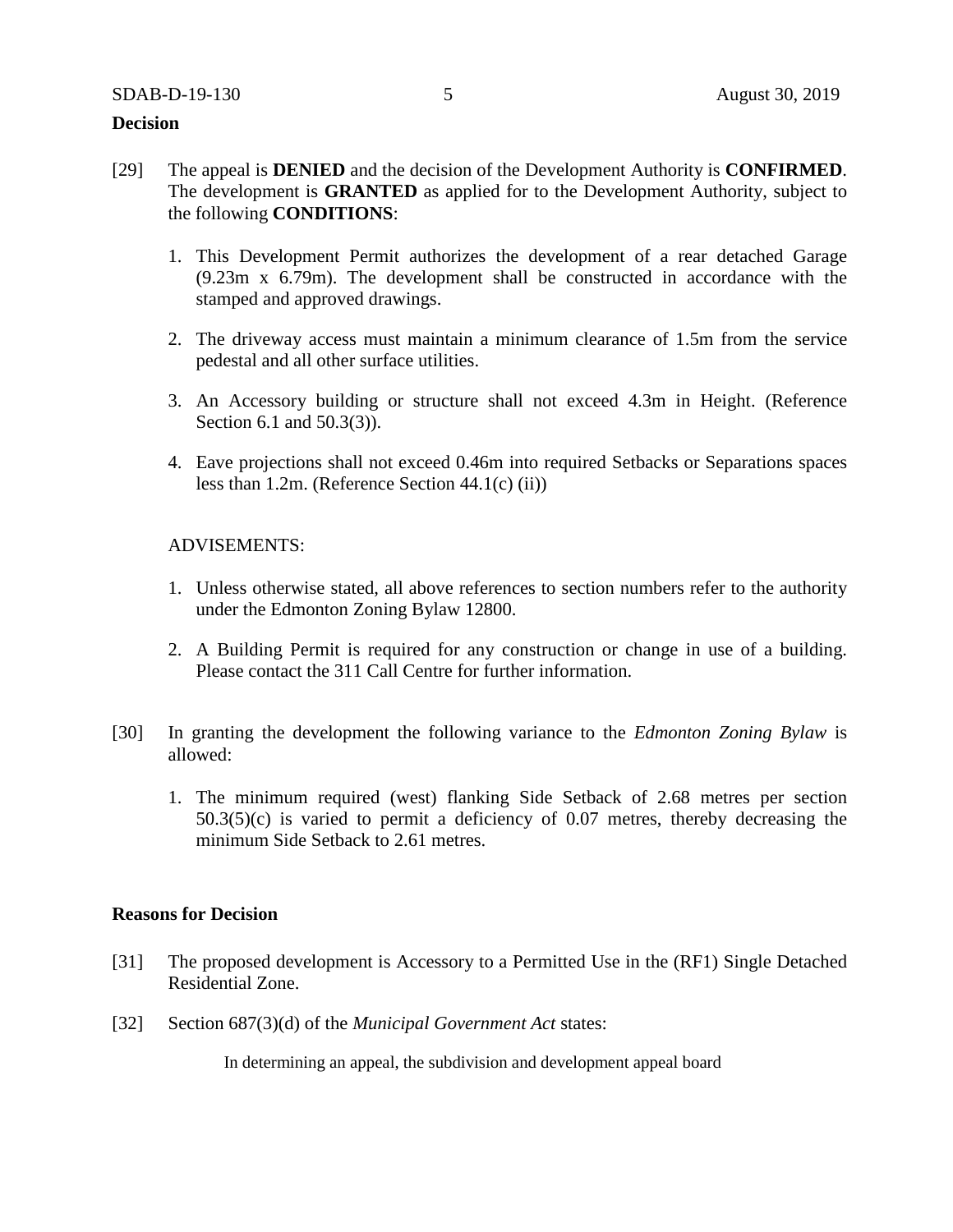- (d) may make an order or decision or issue or confirm the issue of a development permit even though the proposed development does not comply with the land use bylaw if, in its opinion,
	- (i) the proposed development would not
		- (A) unduly interfere with the amenities of the neighbourhood, or
		- (B) materially interfere with or affect the use, enjoyment or value of neighbouring parcels of land,
	- and
	- (ii) the proposed development conforms with the use prescribed for that land or building in the land use bylaw.
- [33] The Board was not presented with any planning reasons that by granting the variance of 0.07 metres to the flanking Side Setback, the proposed development would unduly interfere with the amenities of the neighbourhood, or materially interfere with or affect the use, enjoyment or value of neighbouring parcels of land.
- [34] The variance is 0.07 metres and given that the property is fenced and has a sidewalk and boulevard, the Board finds that there is no neighbouring property directly to the west that is impacted as this variance would be virtually indistinguishable for any one passing the subject site.
- [35] The Board was provided with a reference to an Alberta Court of Appeal decision, *Dallinga v. Calgary (City),* 1975 AltaSCAD 13, which dealt with the fact that the SDAB can consider the conduct of an Applicant when making its decision.

The Board has considered the conduct of the Respondent with respect to this specific application and pursuant to an earlier Court of Appeal decision has determined that the conduct of the Applicant in this specific application appears to have not been done on purpose or to circumvent any regulations, it was simply, what appears to be a site measurement issue during the construction phase of the detached garage. The Board notes that save for this incorrect placement of the garage pad the balance of the development fully complied with the regulations of the *Edmonton Zoning Bylaw*.

[36] During the presentation of Legal Counsel for the Respondent, there was some indication that other municipalities have a tolerance for a variance in their Bylaw. The Board notes that variances are dealt with by the Development Authority under section 11 of the *Edmonton Zoning Bylaw* and the Board's test is set out under section 687(3)(d) of the *Municipal Government Act*.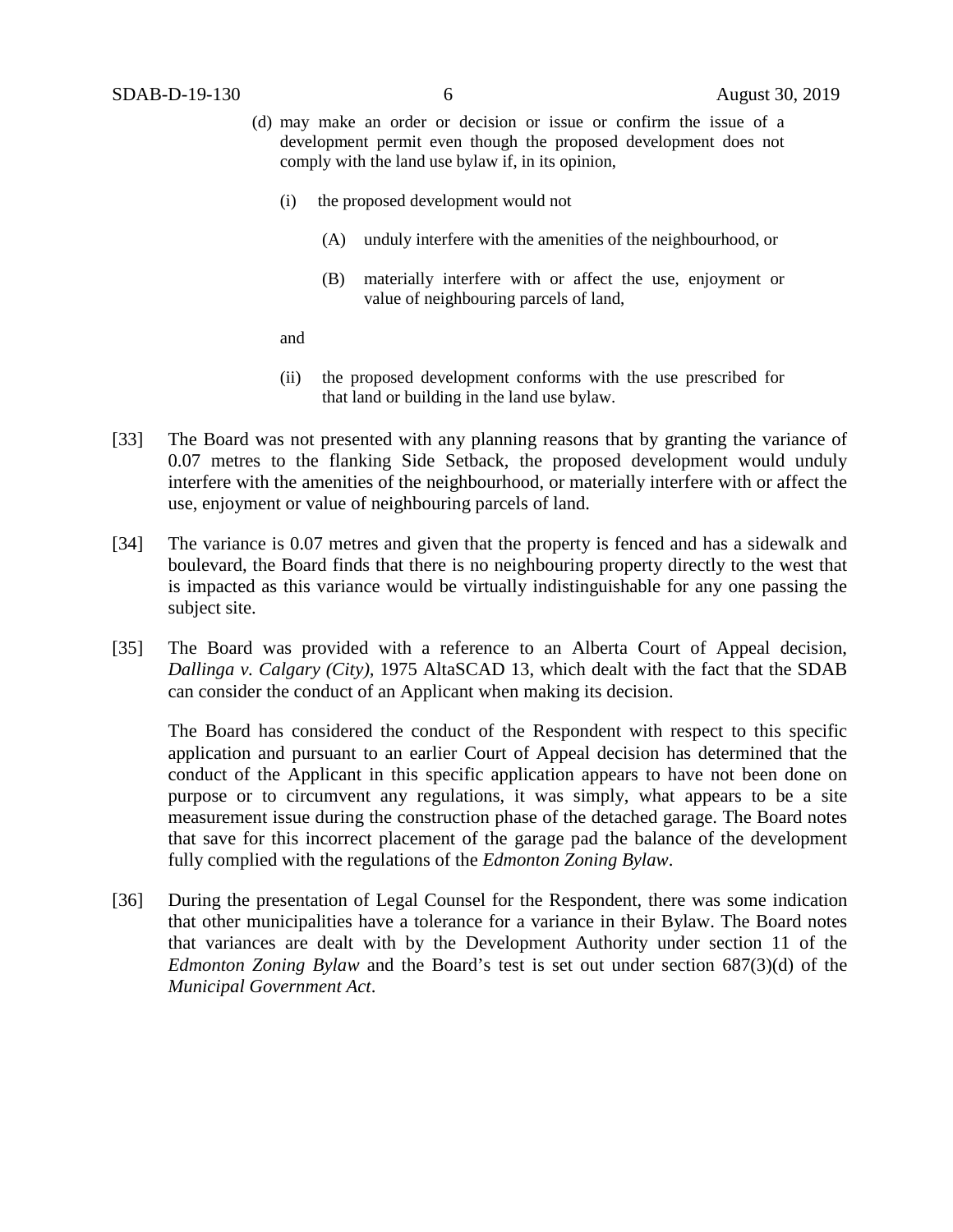SDAB-D-19-130 7 August 30, 2019

[37] Based on the above, it is the opinion of the Board that the proposed development will not unduly interfere with the amenities of the neighbourhood, nor materially interfere with or affect the use, enjoyment or value of neighbouring parcels of land.

> Mr. V. Laberge, Presiding Officer Subdivision and Development Appeal Board

SDAB Board Members in Attendance: Ms. S. LaPerle; Mr. B. Gibson; Mr. R. Hobson, Mr. L. Pratt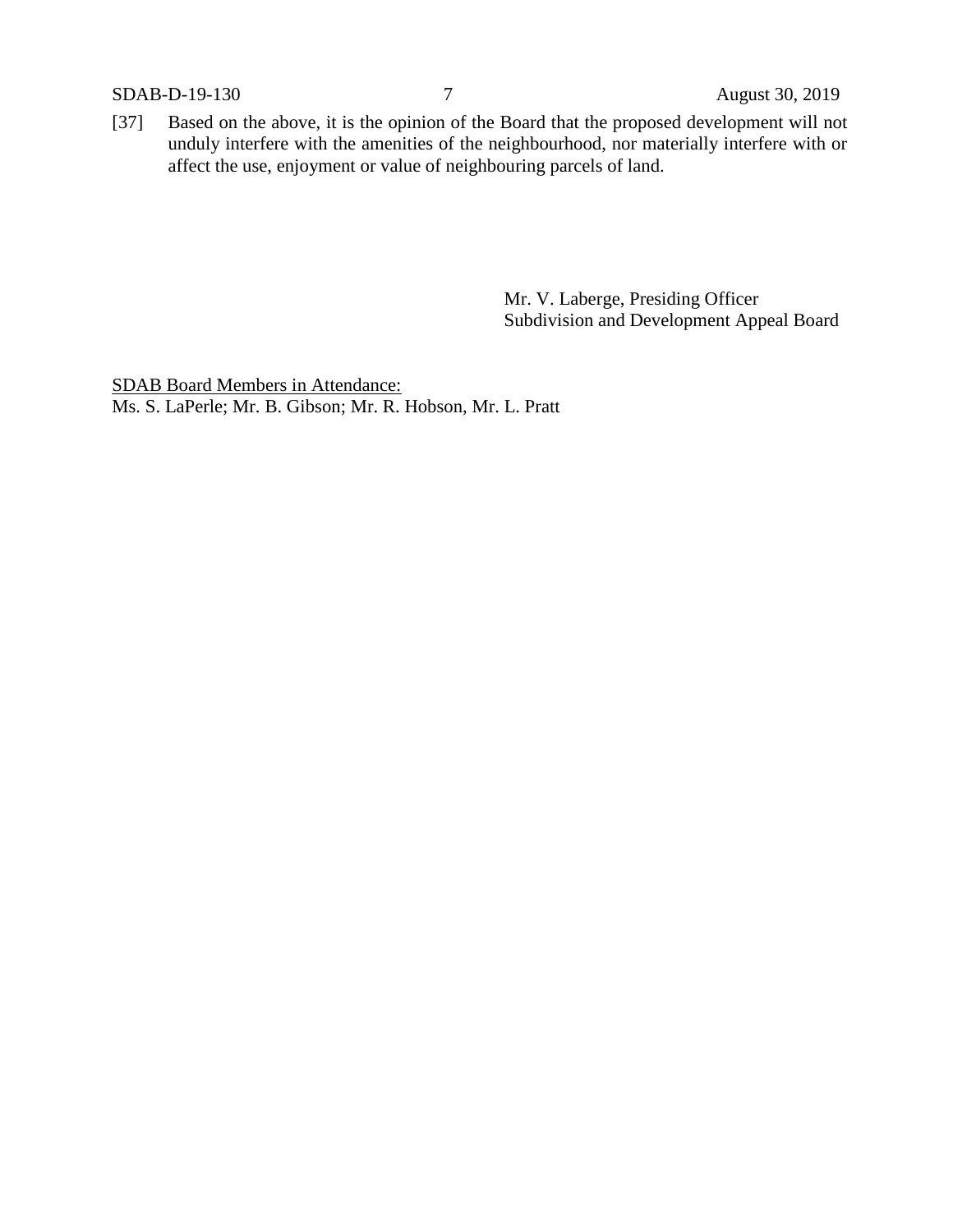### **Important Information for the Applicant/Appellant**

- 1. This is not a Building Permit. A Building Permit must be obtained separately from Development & Zoning Services, located on the 2nd Floor, Edmonton Tower, 10111 – 104 Avenue NW, Edmonton, AB T5J 0J4.
- 2. Obtaining a Development Permit does not relieve you from complying with:
	- a) the requirements of the *Edmonton Zoning Bylaw*, insofar as those requirements have not been relaxed or varied by a decision of the Subdivision and Development Appeal Board,
	- b) the requirements of the *Alberta Safety Codes Act*,
	- c) the *Alberta Regulation 204/207 – Safety Codes Act – Permit Regulation*,
	- d) the requirements of any other appropriate federal, provincial or municipal legislation,
	- e) the conditions of any caveat, covenant, easement or other instrument affecting a building or land.
- 3. When an application for a Development Permit has been approved by the Subdivision and Development Appeal Board, it shall not be valid unless and until any conditions of approval, save those of a continuing nature, have been fulfilled.
- 4. A Development Permit will expire in accordance to the provisions of section 22 of the *Edmonton Zoning Bylaw, Bylaw 12800*, as amended.
- 5. This decision may be appealed to the Alberta Court of Appeal on a question of law or jurisdiction under section 688 of the *Municipal Government Act*, RSA 2000, c M-26. If the Subdivision and Development Appeal Board is served with notice of an application for leave to appeal its decision, such notice shall operate to suspend the Development Permit.
- 6. When a decision on a Development Permit application has been rendered by the Subdivision and Development Appeal Board, the enforcement of that decision is carried out by Development & Zoning Services, located on the 2nd Floor, Edmonton Tower, 10111 – 104 Avenue NW, Edmonton, AB T5J 0J4.

*NOTE: The City of Edmonton does not conduct independent environmental checks of land within the City. If you are concerned about the stability of this property for any purpose, you should conduct your own tests and reviews. The City of Edmonton, when issuing a development permit, makes no representations and offers no warranties as to the suitability of the property for any purpose or as to the presence or absence of any environmental contaminants on the property.*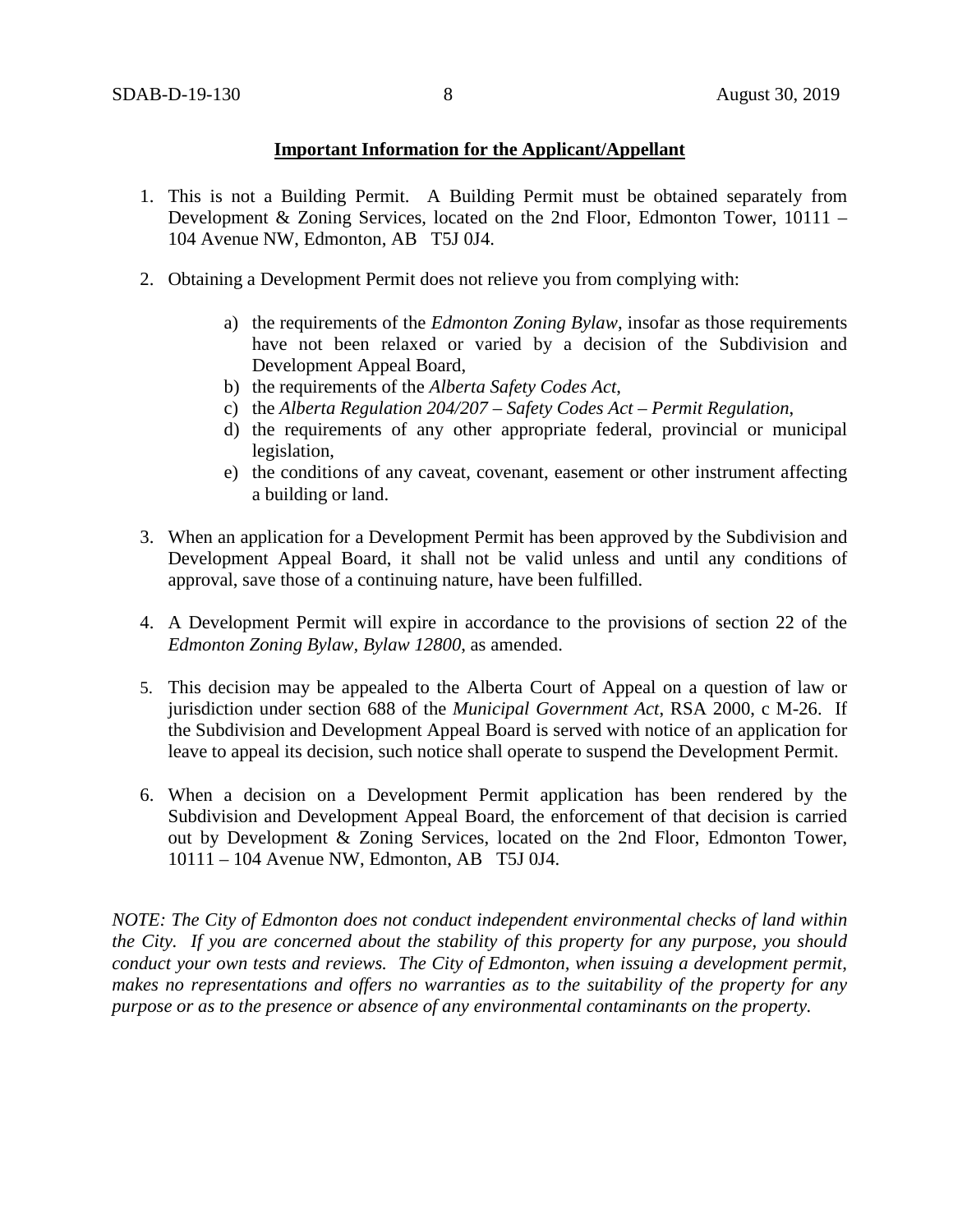

Date: August 30, 2019 Project Number: 311812309-001 File Number: SDAB-D-19-131

## **Notice of Decision**

[1] On August 21, 2019, the Subdivision and Development Appeal Board (the "Board") heard an appeal that was filed on July 25, 2019. The appeal concerned the decision of the Development Authority, issued on July 4, 2019, to refuse the following development:

## **To construct a Single Detached House with an Unenclosed Front Porch, front attached Garage, fireplace and rear uncovered deck (3.66 metres by 3.66 metres)**

- [2] The subject property is on Plan 1721535 Blk 3 Lot 22A, located at 7606B 149 Street NW, within the RF1 Single Detached Residential Zone. The Mature Neighbourhood Overlay applies to the subject property.
- [3] The following documents were received prior to the hearing and form part of the record:
	- Copy of the Development Permit application with attachments, proposed plans, and the approved Development Permit;
	- The Development Officer's written submissions; and
	- The Appellant's reasons for appeal and written submission; and
	- The Respondent's written submission.

## **Preliminary Matters**

- [4] At the outset of the appeal hearing, the Presiding Officer confirmed with the parties in attendance that there was no opposition to the composition of the panel.
- [5] The Presiding Officer outlined how the hearing would be conducted, including the order of appearance of parties, and no opposition was noted.
- [6] The appeal was filed on time, in accordance with Section 686 of the *Municipal Government Act*, RSA 2000, c M-26 (the "*Municipal Government Act*").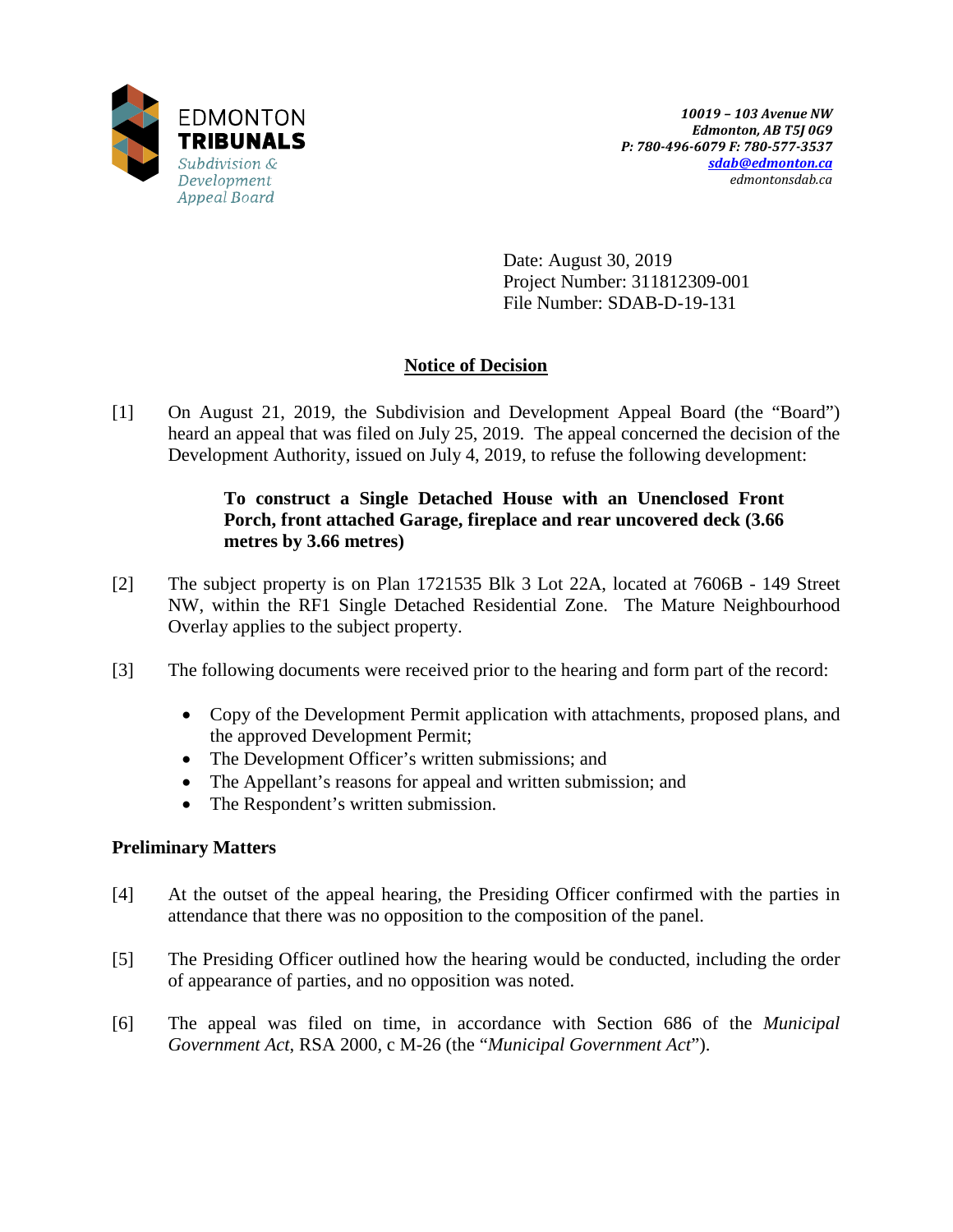### **Summary of Hearing**

- *i) Position of the Appellant, Mr. P. Rivard:*
- [7] Mr. Rivard's home is located directly across the street from the subject site. He and his wife oppose the variances that have been granted for this development because they are contrary to the traditional character of the neighbourhood and the standard of use, enjoyment and value established by the Mature Neighbourhood Overlay rules.
- [8] The development of larger houses that are sited closer to the street reduces the amount of green space provided in front yards.
- [9] As a homeowner and tax payer, he supports densification and infill as well as the diversity that is a direct result of those changes. However, these developments must be completed in a manner that is respectful of both the current residents and the rules and development regulations adopted by the city.
- [10] It was acknowledged that the views of existing homeowners will differ from those of developers and that is a challenge in determining whether or not a proposed development interferes with the use, enjoyment or value of neighbouring parcels of land. Fortunately, the City engaged in a huge undertaking to establish a proper balance between those views when the development regulations contained in the Mature Neighbourhood Overlay were revisited.
- [11] The City spent hours trying to reach a compromise between developers and residents with the intent to avoid situations like this where new developments require many variances and pit neighbour against neighbour.
- [12] This development permit application is misaligned with the rules of the Mature Neighbourhood Overlay and was submitted seemingly without regard for the Overlay process and without consideration of current residents which forces the current residents into an adversarial process to enforce the protections established for them in the Mature Neighbourhood Overlay.
- [13] It is clear from the developer's request for four variances that there was no attempt to adhere to the development regulations or consider the impact on neighbouring residents.
- [14] The Applicant purchased a vacant lot with clear knowledge that the development regulations contained in the Mature Neighbourhood Overlay applied. They should have ensured that the lot size supported the type of house they wanted to build instead of manipulating the process to meet their own needs.
- [15] He did file an appeal against the development permit that was issued for the house that was built at 7606A – 149 Street which required three variances. However, he withdrew his appeal when a compromise was reached with the developer.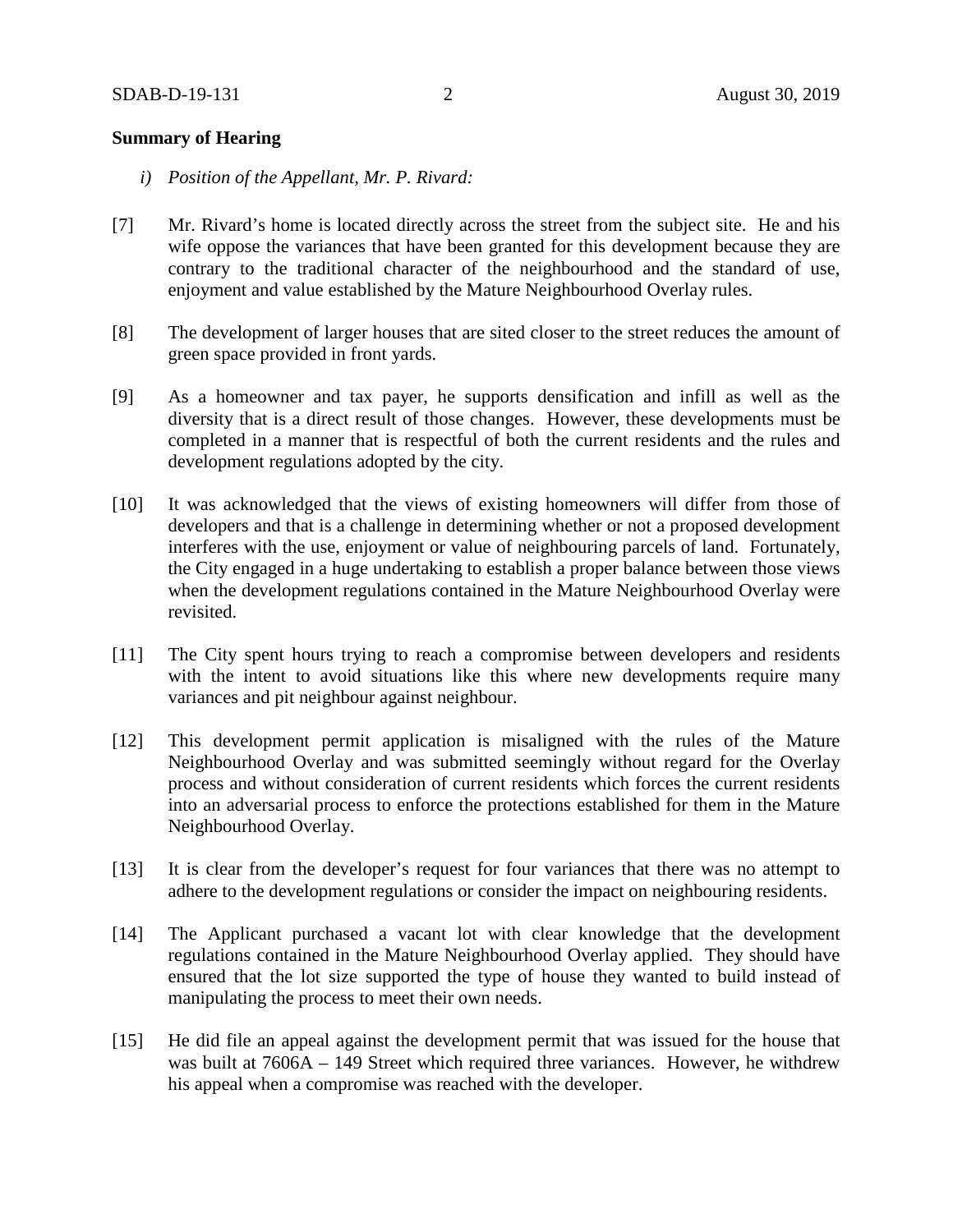- [16] However, in this case, the Respondent did not have an appetite to contemplate any of his suggested revisions and was only prepared to justify the required variances during their discussions.
- [17] It was his opinion that Applicant is responsible for the construction delays and the loss of the summer building season.
- [18] Street parking will be reduced after this lot is developed.
- [19] The Respondent's written submission was referenced, specifically the statement that "knowing the rules for mature neighbourhoods is irrelevant when you buy vacant land". This statement clearly reflects the fact that the Applicant did not make any attempt to respect the development regulations which has to be considered by the Board.
- [20] It was not the intent of the City to reopen a discussion of the development regulations contained in the Mature Neighbourhood Overlay every time an appeal is filed and variances should only be considered under special circumstances.
- [21] Mr. Rivard provided the following information in response to questions from the Board:
	- a) It was his opinion that there is no true hardship to the Applicant in this case. The Applicant created his own hardship by not designing the house according to the lot size.
	- b) The variance required in the minimum rear setback does not impact the use, enjoyment or value of his property. However, he is concerned that if this type of variance is granted, it can be used as a precedence to grant similar variances for future developments.
	- c) Most of the houses along 149 Street are bungalows. There is a treed boulevard located on the west side of 149 Street.
	- d) He acknowledged that the proposed development does not exceed the maximum allowable site coverage but questioned how the site coverage could be increased without requiring larger variances.
	- e) The house on the southern portion of the subdivided lot is fully constructed but the landscaping has not yet been completed.
	- f) The developer of the lot to the south revised the proposed plans to eliminate one of the required variances in response to his concerns and he subsequently withdrew his appeal.
	- g) It is his preference to have the house sited as far back on the lot as possible because of the height.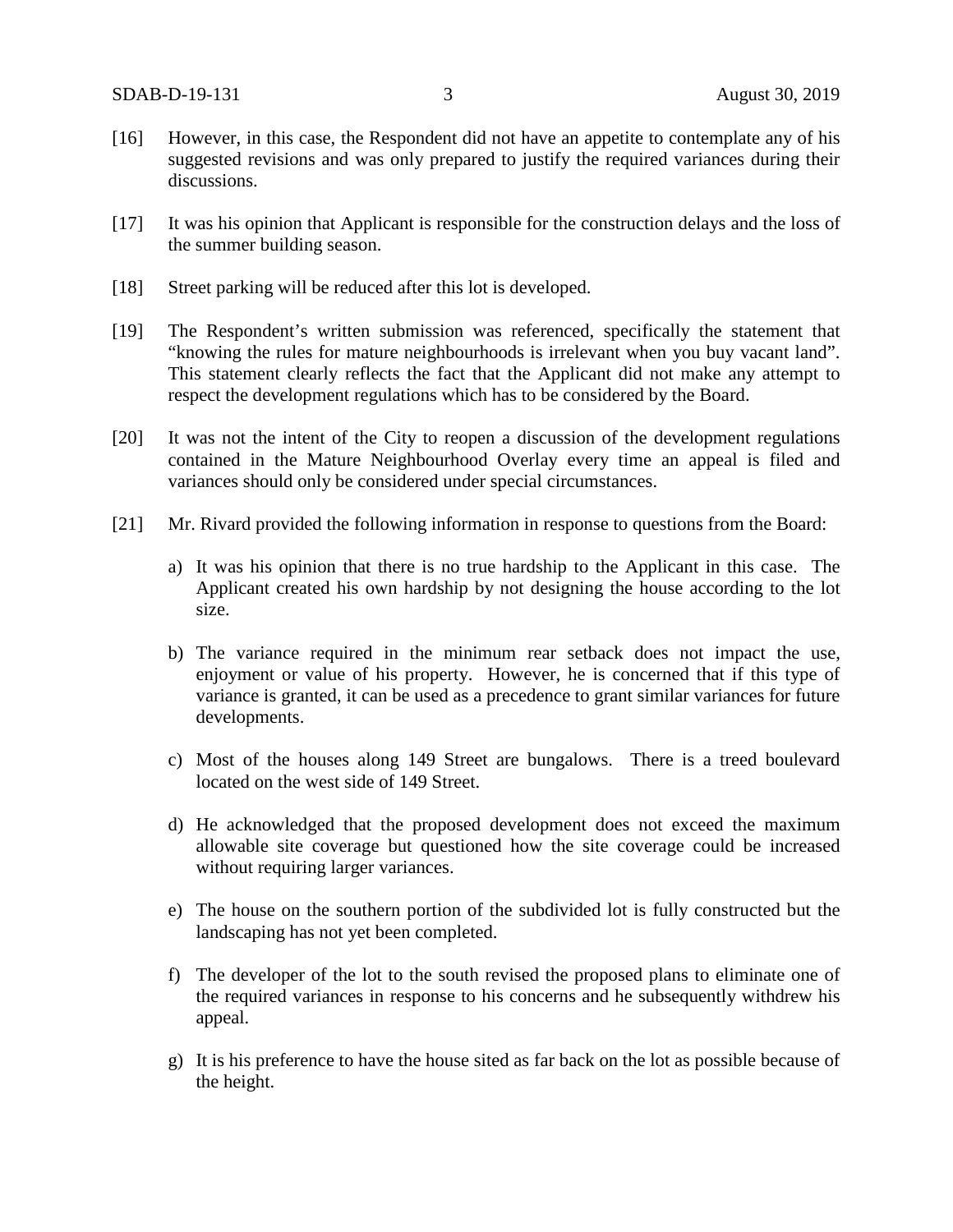- h) His primary concern is that developers completely ignore the development regulations without considering the impact on neighbouring residents and abuse and manipulate the process to meet their own needs.
- *ii) Position of the Development Officer, Ms. E. Lai:*
- [22] Ms. Lai did not attend the hearing but provided a written submission that was considered by the Board.
	- *iii) Position of the Respondents, Mr. S. Sandhu and Mr. M. Sandhu:*
- [23] The lot was not purchased with the intent of building a house that would destroy the neighbourhood.
- [24] One variance is no longer required because the height of the deck has been reduced to less than two feet.
- [25] The variance required for the front eave projection will match the front eave projection on the house that was built on the adjacent lot to the south and will preserve the streetscape to be maintained.
- [26] The original plan was to build a house that was 2362 square feet in size but the house has been reduced to 2182 square feet by removing an office on the main floor and a bathroom on the second floor. The slope of the roof has been decreased from 9/12 to 6/12 even though the house with a 9/12 pitch complied with the maximum allowable height requirement. The proposed bedroom on top of the garage has been moved forward in order to make the garage less visible. The house has been sited as far forward on the lot as possible.
- [27] The Appellant lives across the street from the subject site and will not be affected by the variance required in the rear setback. The majority of infill houses in this neighbourhood are being constructed with 10 feet ceilings on each storey. The height of the ceilings and the roof pitch has been reduced for this house in consideration of the neighbours and to compromise for the variance required in the rear setback. Building a house with 10 feet ceilings could have been done without a variance and would have had a much more drastic impact on the Appellant.
- [28] The Appellant did not contact him regarding the variances or setbacks during the 21 day community consultation period even though his contact information was included on the letter mailed to affected neighbours by the City or during the four week appeal period. He contacted the Appellant shortly after the appeal was filed in an attempt to set up a meeting to review the proposed plans. He was advised by the Appellant that he would prefer to go to the City to view them.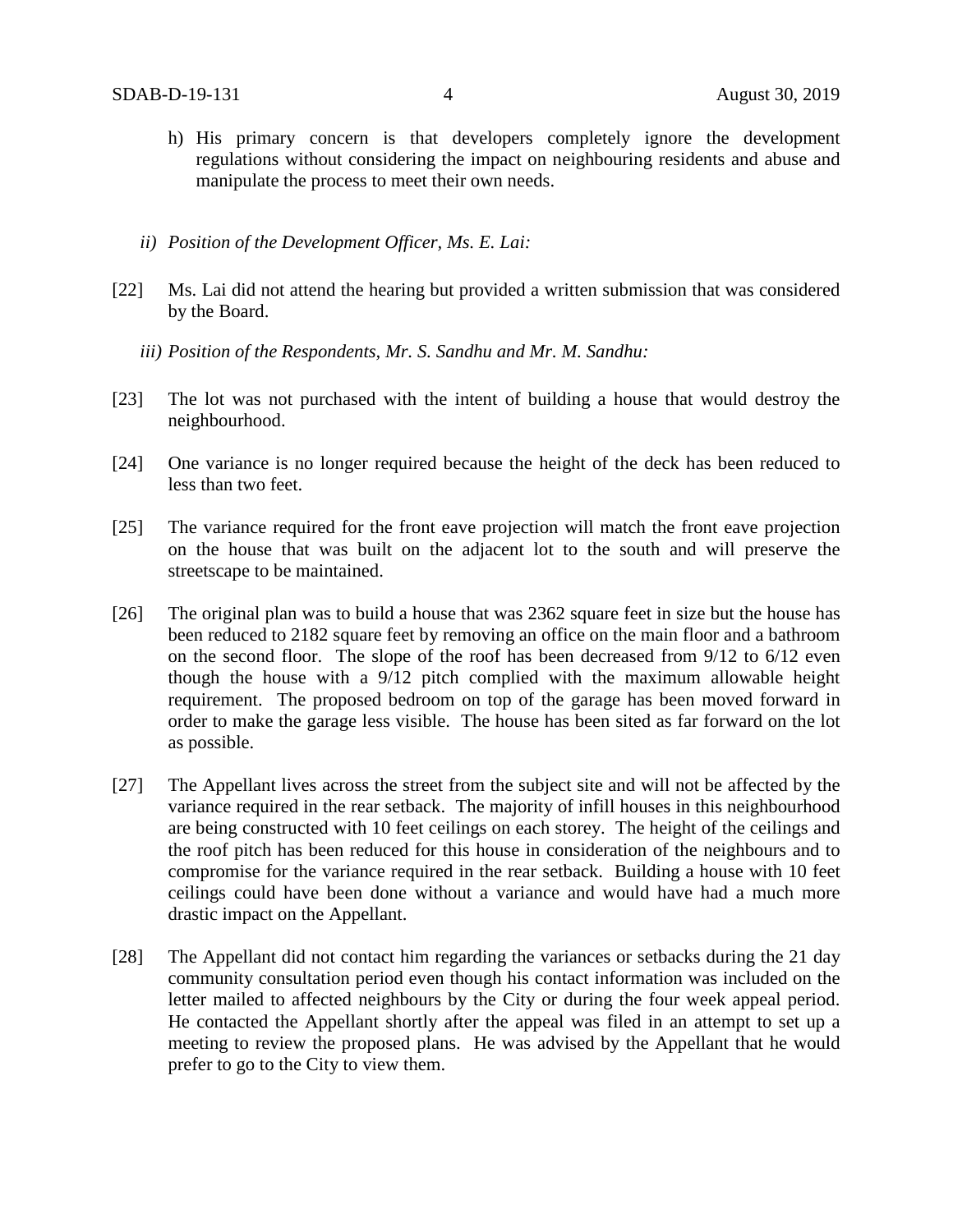- [29] The house that has been developed on the immediately adjacent lot to the south received similar variances.
- [30] The requested variances do not unduly interfere with the amenities of the neighbourhood or affect the use, enjoyment or value of neighbouring parcels of land. In addition, they will not impact the existing streetscape or parking.
- [31] Mr. Sandhu provided the following information in response to questions from the Board:
	- a) None of the other neighbours have expressed any concern about the proposed development.
	- b) It was challenging to design a house that did not exceed the maximum allowable site coverage requirement.
	- *iv) Rebuttal of the Appellant:*
- [32] Mr. Rivard did not have anything to add in rebuttal.

#### **Decision**

[33] The appeal is **DENIED** and the decision of the Development Authority is **CONFIRMED**. The development is **GRANTED** as approved by the Development Authority.

#### **Reasons for Decision**

- [34] Single Detached Housing is a Permitted Use in the (RF1) Single Detached Residential Zone.
- [35] The Board considered the four variances required for the proposed development and granted by the Development Authority. Specifically, a deficiency in the minimum required distance from the House to the rear lot line, that being 40 percent of the Site Depth; an excess in the projection of the rear eaves of the house to the rear lot line; an excess in the projection of the front eaves to the front property line; and an excess in the maximum allowed projection of a Platform Structure into the rear yard.
- [36] The Board agrees with the decision and the reasons for the decision rendered by the Development Authority to approve the development and grant the required variances for the following reasons: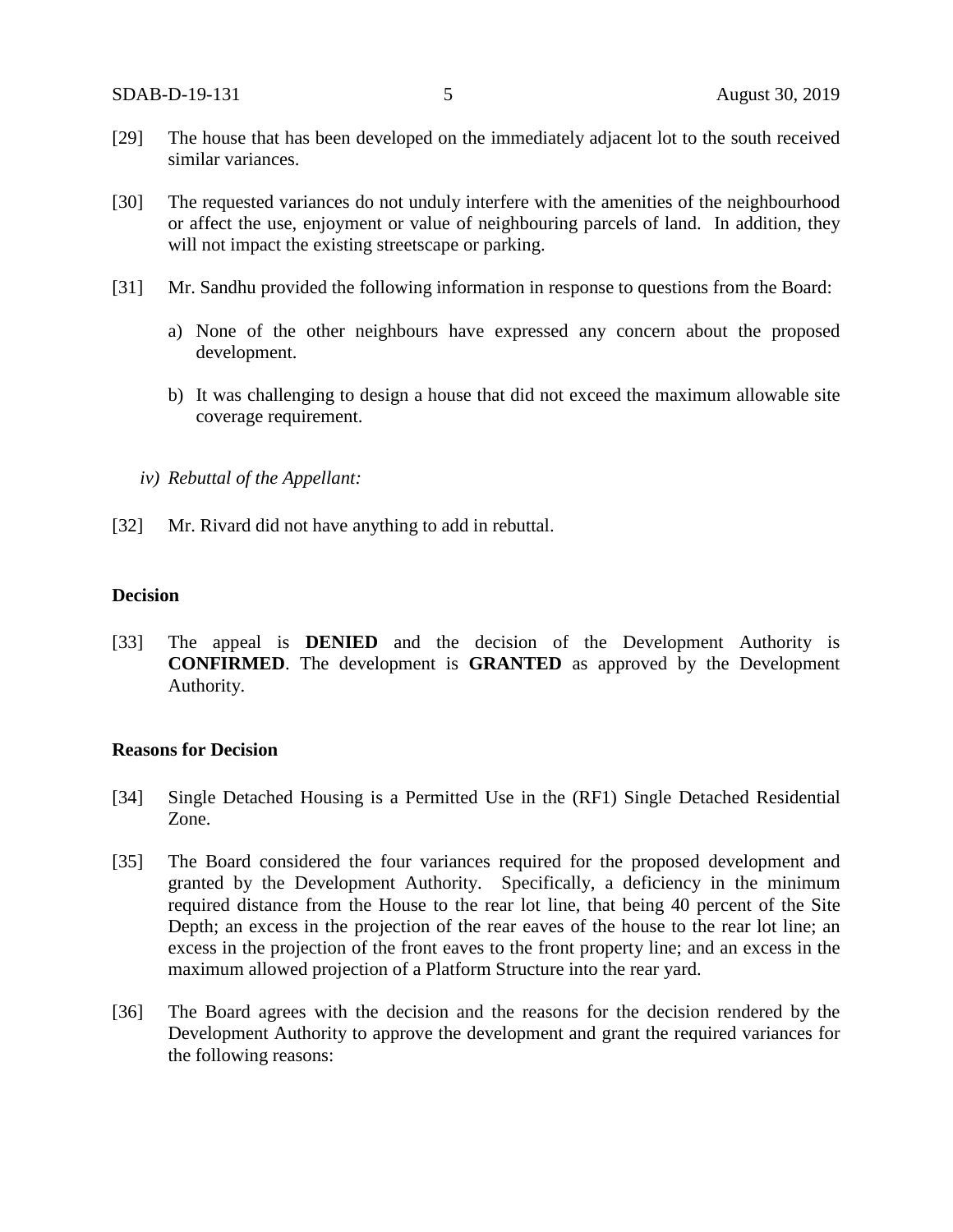- a) The primary reason for appeal was that the proposed development with the required variances is inconsistent with the intent and essence of the Mature Neighbourhood Overlay. The appeal was filed because it was the Appellant's opinion that the proposed development does not respect the rules and regulations adopted by the City or neighbouring property owners.
- b) Based on the evidence provided by the Appellant, who resides east of 149 Street, across the street from the subject site, he did not have any specific concerns about the requested variances. In particular, the variances in the Rear Setback requirements will not have any impact on the use, enjoyment or value of his property.
- c) The Board agrees with the decision and reasons of the Development Authority that granting the variances is appropriate given that the subject site does not have lane access and front vehicular access is characteristic of the block. In this case, it is more important to maintain consistency of the blockface/streetscape when it is difficult to comply with both the Front and Rear Setback requirements at the same time. The Rear Setback deficiency subsequently triggers the rear eave Projection and Platform Structure deficiencies. Eaves are considered as an architectural feature that enhances the aesthetics appearance of the building and provides proper drainage function to the principal building.
- d) The Board also notes that the subject site is not wide enough to support the development of a driveway for a rear detached garage.
- e) No letters of objection were received from any of the other affected property owners and no one else attended the hearing in opposition to the proposed development.
- f) Sufficient planning reasons were not provided to persuade the Board to reconsider the decision of the Development Authority.
- [37] Based on all of the above, it is the opinion of the Board, that the proposed development will not unduly interfere with the amenities of the neighbourhood nor materially interfere with or affect the use, enjoyment or value of neighbouring parcels of land.

Mr. V. Laberge, Presiding Officer Subdivision and Development Appeal Board

SDAB Board Members in Attendance: Ms. S. LaPerle; Mr. B. Gibson; Mr. R. Hobson, Mr. L. Pratt